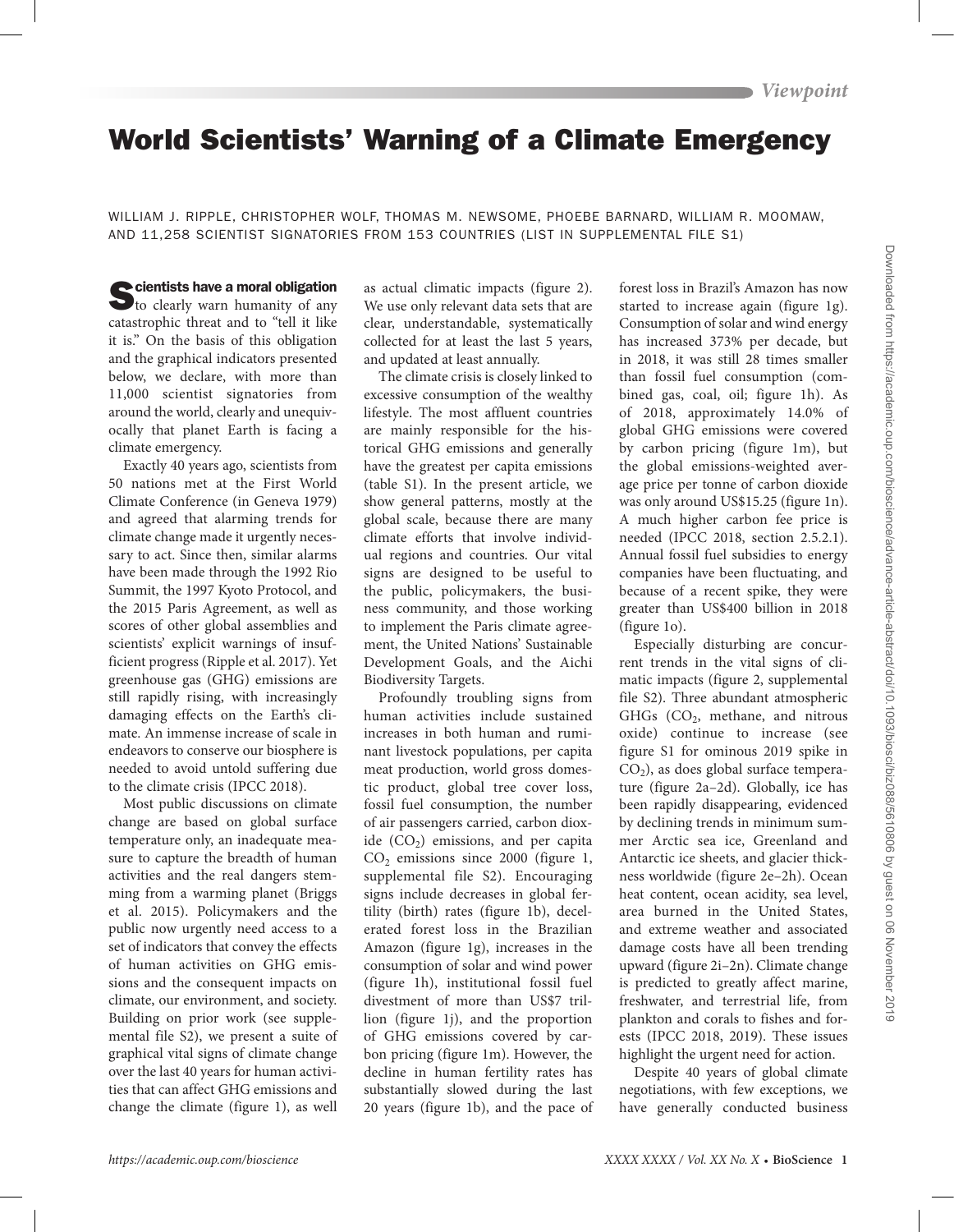

**Figure 1.** *Change in global human activities from 1979 to the present. These indicators are linked at least in part to climate change. In panel (f), annual tree cover loss may be for any reason (e.g., wildfire, harvest within tree plantations, or conversion of forests to agricultural land). Forest gain is not involved in the calculation of tree cover loss. In panel (h), hydroelectricity and nuclear energy are shown in figure S2. The rates shown in panels are the percentage changes per decade across the entire range of the time series. The annual data are shown using gray points. The black lines are local regression smooth trend lines. Abbreviation: Gt oe per year, gigatonnes of oil equivalent per year. Sources and additional details about each variable are provided in supplemental file S2, including table S2.*

as usual and have largely failed to address this predicament (figure 1). The climate crisis has arrived and is accelerating faster than most scientists expected (figure 2, IPCC 2018). It is

more severe than anticipated, threatening natural ecosystems and the fate of humanity (IPCC 2019). Especially worrisome are potential irreversible climate tipping points and nature's

reinforcing feedbacks (atmospheric, marine, and terrestrial) that could lead to a catastrophic "hothouse Earth," well beyond the control of humans (Steffen et al. 2018). These climate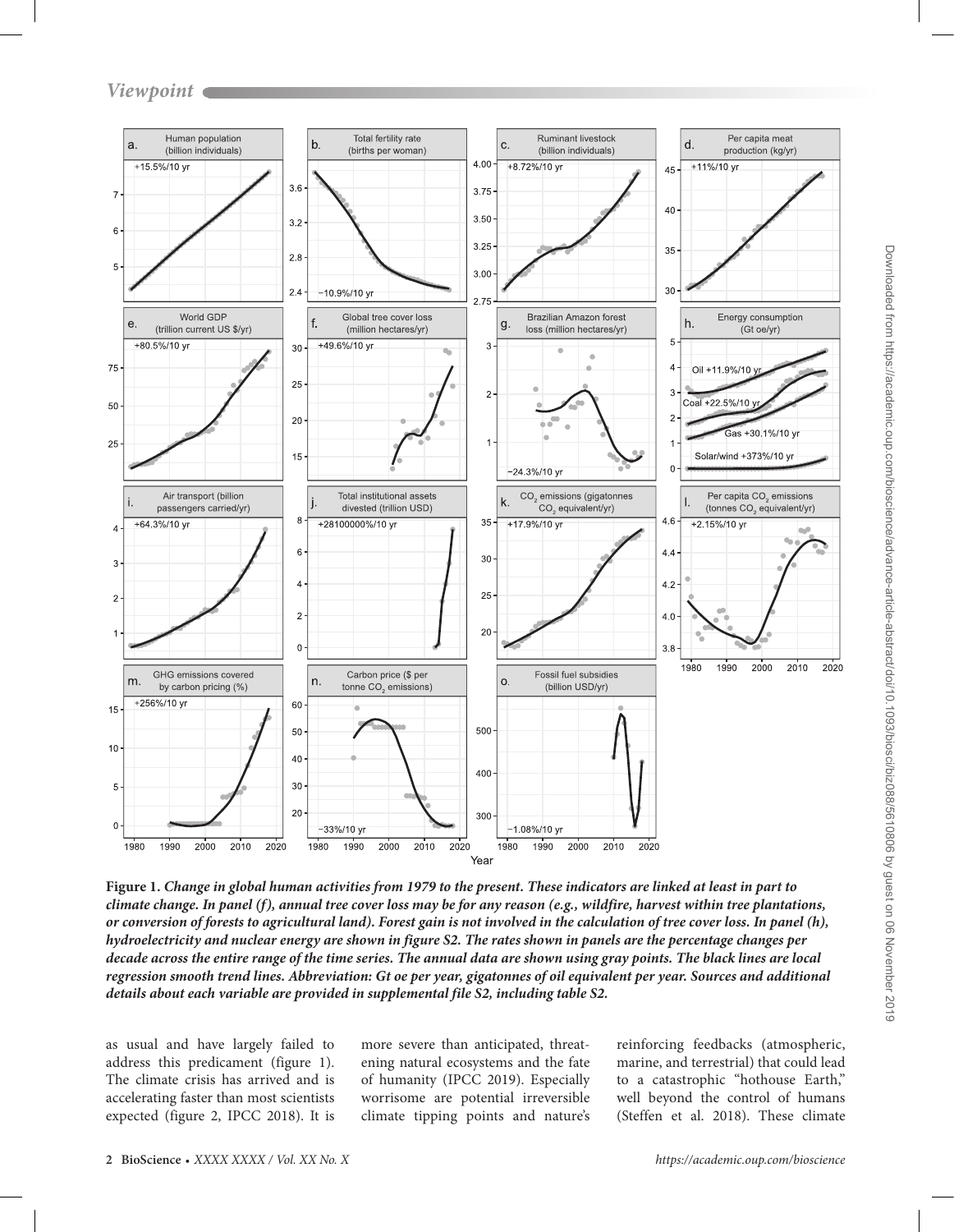

**Figure 2.** *Climatic response time series from 1979 to the present. The rates shown in the panels are the decadal change rates for the entire ranges of the time series. These rates are in percentage terms, except for the interval variables (d, f, g, h, i, k), where additive changes are reported instead. For ocean acidity (pH), the percentage rate is based on the change in hydrogen ion activity,*  $a_H$ *<sup>+</sup> (where lower pH values represent greater acidity). The annual data are shown using gray points. The black lines are local regression smooth trend lines. Sources and additional details about each variable are provided in supplemental file S2, including table S3.*

chain reactions could cause significant disruptions to ecosystems, society, and economies, potentially making large areas of Earth uninhabitable.

To secure a sustainable future, we must change how we live, in ways that

improve the vital signs summarized by our graphs. Economic and population growth are among the most important drivers of increases in  $CO<sub>2</sub>$ emissions from fossil fuel combustion (Pachauri et al. 2014, Bongaarts and

O'Neill 2018); therefore, we need bold and drastic transformations regarding economic and population policies. We suggest six critical and interrelated steps (in no particular order) that governments, businesses, and the rest of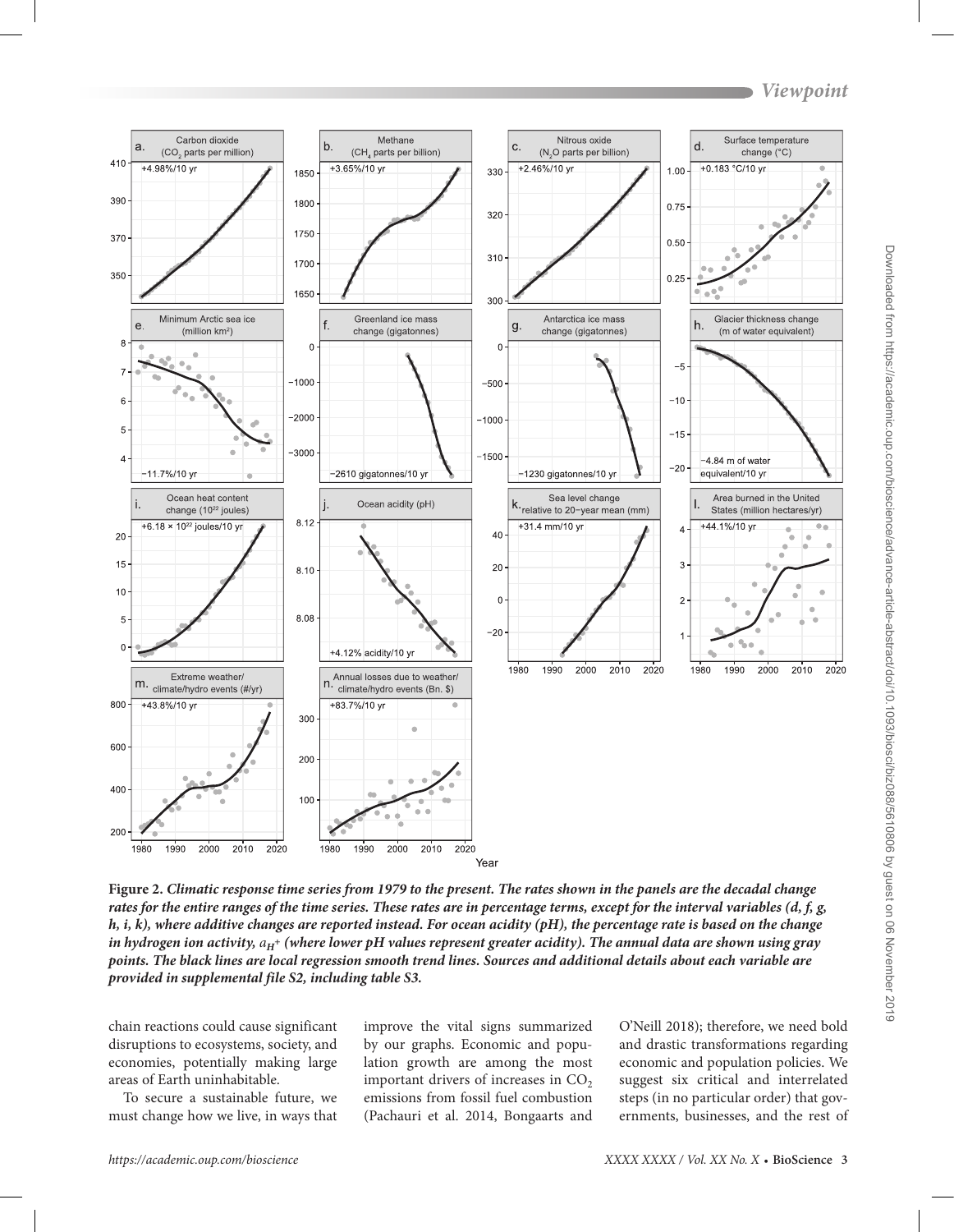humanity can take to lessen the worst effects of climate change. These are important steps but are not the only actions needed or possible (Pachauri et al. 2014, IPCC 2018, 2019).

## Energy

The world must quickly implement massive energy efficiency and conservation practices and must replace fossil fuels with low-carbon renewables (figure 1h) and other cleaner sources of energy if safe for people and the environment (figure S2). We should leave remaining stocks of fossil fuels in the ground (see the timelines in IPCC 2018) and should carefully pursue effective negative emissions using technology such as carbon extraction from the source and capture from the air and especially by enhancing natural systems (see "Nature" section). Wealthier countries need to support poorer nations in transitioning away from fossil fuels. We must swiftly eliminate subsidies for fossil fuels (figure 1o) and use effective and fair policies for steadily escalating carbon prices to restrain their use.

## Short-lived pollutants

We need to promptly reduce the emissions of short-lived climate pollutants, including methane (figure 2b), black carbon (soot), and hydrofluorocarbons (HFCs). Doing this could slow climate feedback loops and potentially reduce the short-term warming trend by more than 50% over the next few decades while saving millions of lives and increasing crop yields due to reduced air pollution (Shindell et al. 2017). The 2016 Kigali amendment to phase down HFCs is welcomed.

## **Nature**

We must protect and restore Earth's ecosystems. Phytoplankton, coral reefs, forests, savannas, grasslands, wetlands, peatlands, soils, mangroves, and sea grasses contribute greatly to sequestration of atmospheric  $CO<sub>2</sub>$ . Marine and terrestrial plants, animals, and microorganisms play significant roles in carbon and nutrient cycling and storage.

We need to quickly curtail habitat and biodiversity loss (figure 1f–1g), protecting the remaining primary and intact forests, especially those with high carbon stores and other forests with the capacity to rapidly sequester carbon (proforestation), while increasing reforestation and afforestation where appropriate at enormous scales. Although available land may be limiting in places, up to a third of emissions reductions needed by 2030 for the Paris agreement (less than 2°C) could be obtained with these natural climate solutions (Griscom et al. 2017).

# Food

Eating mostly plant-based foods while reducing the global consumption of animal products (figure 1c–d), especially ruminant livestock (Ripple et al. 2014), can improve human health and significantly lower GHG emissions (including methane in the "Short-lived pollutants" step). Moreover, this will free up croplands for growing much-needed human plant food instead of livestock feed, while releasing some grazing land to support natural climate solutions (see "Nature" section). Cropping practices such as minimum tillage that increase soil carbon are vitally important. We need to drastically reduce the enormous amount of food waste around the world.

# Economy

Excessive extraction of materials and overexploitation of ecosystems, driven by economic growth, must be quickly curtailed to maintain long-term sustainability of the biosphere. We need a carbon-free economy that explicitly addresses human dependence on the biosphere and policies that guide economic decisions accordingly. Our goals need to shift from GDP growth and the pursuit of affluence toward sustaining ecosystems and improving human well-being by prioritizing basic needs and reducing inequality.

# Population

Still increasing by roughly 80 million people per year, or more than 200,000 per day (figure 1a–b), the world

population must be stabilized—and, ideally, gradually reduced—within a framework that ensures social integrity. There are proven and effective policies that strengthen human rights while lowering fertility rates and lessening the impacts of population growth on GHG emissions and biodiversity loss. These policies make family-planning services available to all people, remove barriers to their access and achieve full gender equity, including primary and secondary education as a global norm for all, especially girls and young women (Bongaarts and O'Neill 2018).

# **Conclusions**

Mitigating and adapting to climate change while honoring the diversity of humans entails major transformations in the ways our global society functions and interacts with natural ecosystems. We are encouraged by a recent surge of concern. Governmental bodies are making climate emergency declarations. Schoolchildren are striking. Ecocide lawsuits are proceeding in the courts. Grassroots citizen movements are demanding change, and many countries, states and provinces, cities, and businesses are responding.

As the Alliance of World Scientists, we stand ready to assist decision-makers in a just transition to a sustainable and equitable future. We urge widespread use of vital signs, which will better allow policymakers, the private sector, and the public to understand the magnitude of this crisis, track progress, and realign priorities for alleviating climate change. The good news is that such transformative change, with social and economic justice for all, promises far greater human well-being than does business as usual. We believe that the prospects will be greatest if decision-makers and all of humanity promptly respond to this warning and declaration of a climate emergency and act to sustain life on planet Earth, our only home.

# Contributing reviewers

Franz Baumann, Ferdinando Boero, Doug Boucher, Stephen Briggs, Peter